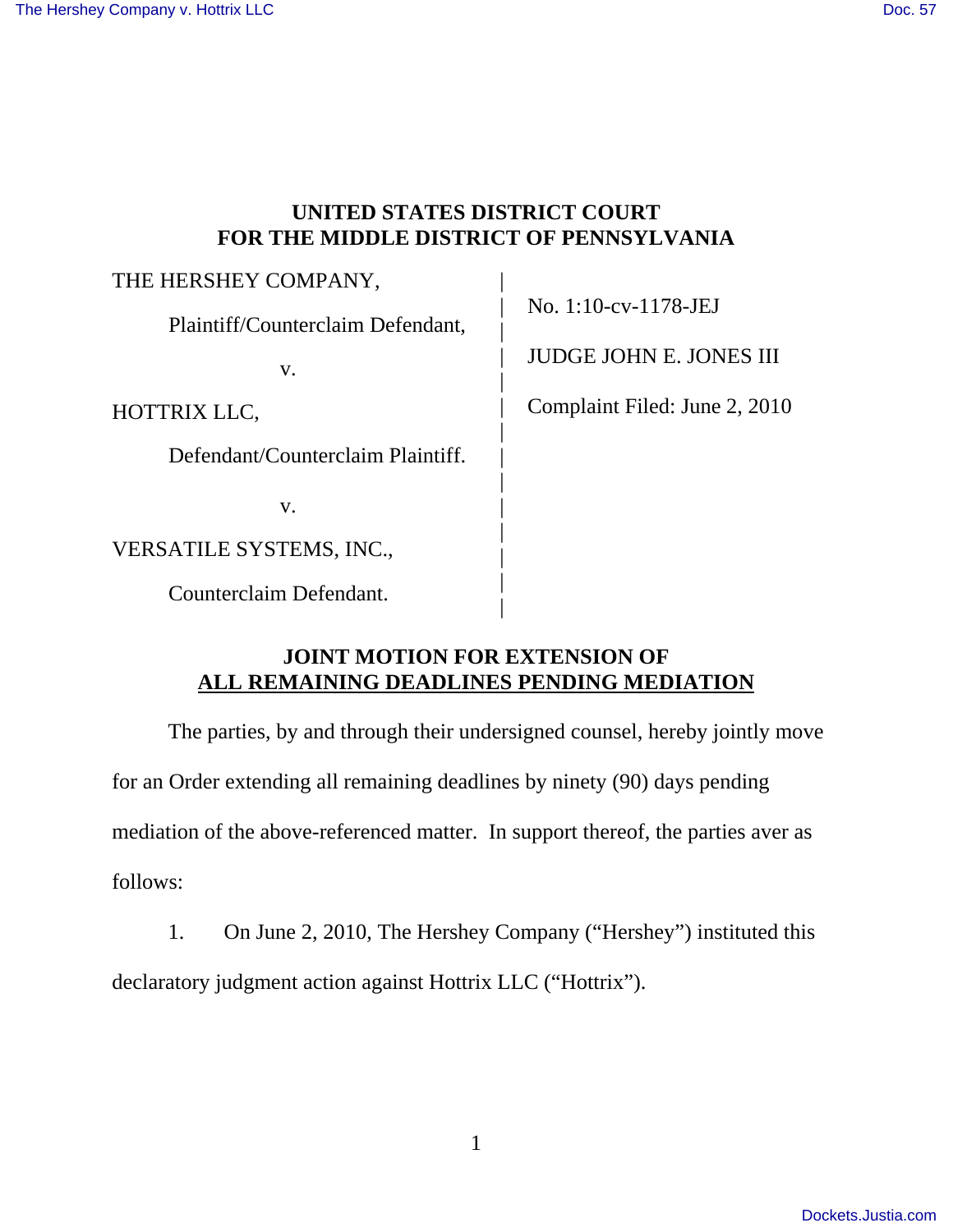2. Hottrix filed an Answer and Counterclaim against Hershey on September 13, 2010, to which Hershey responded on September 27, 2010 with a Motion to Dismiss and For Judgment on the Pleadings.

 3. Hottrix filed an Amended Answer on October 7, 2010 adding an additional Counterclaim against Counterclaim Defendant Versatile Systems, Inc. ("Versatile").

 4. On October 21, 2010, Hershey filed a Motion to Dismiss and For Judgment on the Pleadings with respect to Hottrix's Amended Answer and Counterclaim, in which Versatile joined on November 9, 2010.

 5. By Order dated January 6, 2011, the Court denied the Motion to Dismiss, following which Hershey and Versatile timely answered the Counterclaim on February 3, 2011.

 6. On September 29, 2010, prior to the addition of Versatile as an additional party or the filing of the Motion to Dismiss, the Court entered a Case Management Order that is currently in effect.

 7. Pursuant to the Case Management Order, the Court placed this matter on the October 2011 trial list, and set the following deadlines which have not yet expired:

Discovery Cut-Off: June 15, 2011 Dispositive Motions and Supporting Briefs: July 1, 2011 Plaintiffs' and Defendants' Initial Expert Report(s): April 15, 2011 Supplemental/Rebuttal Expert Reports: May 16, 2011

2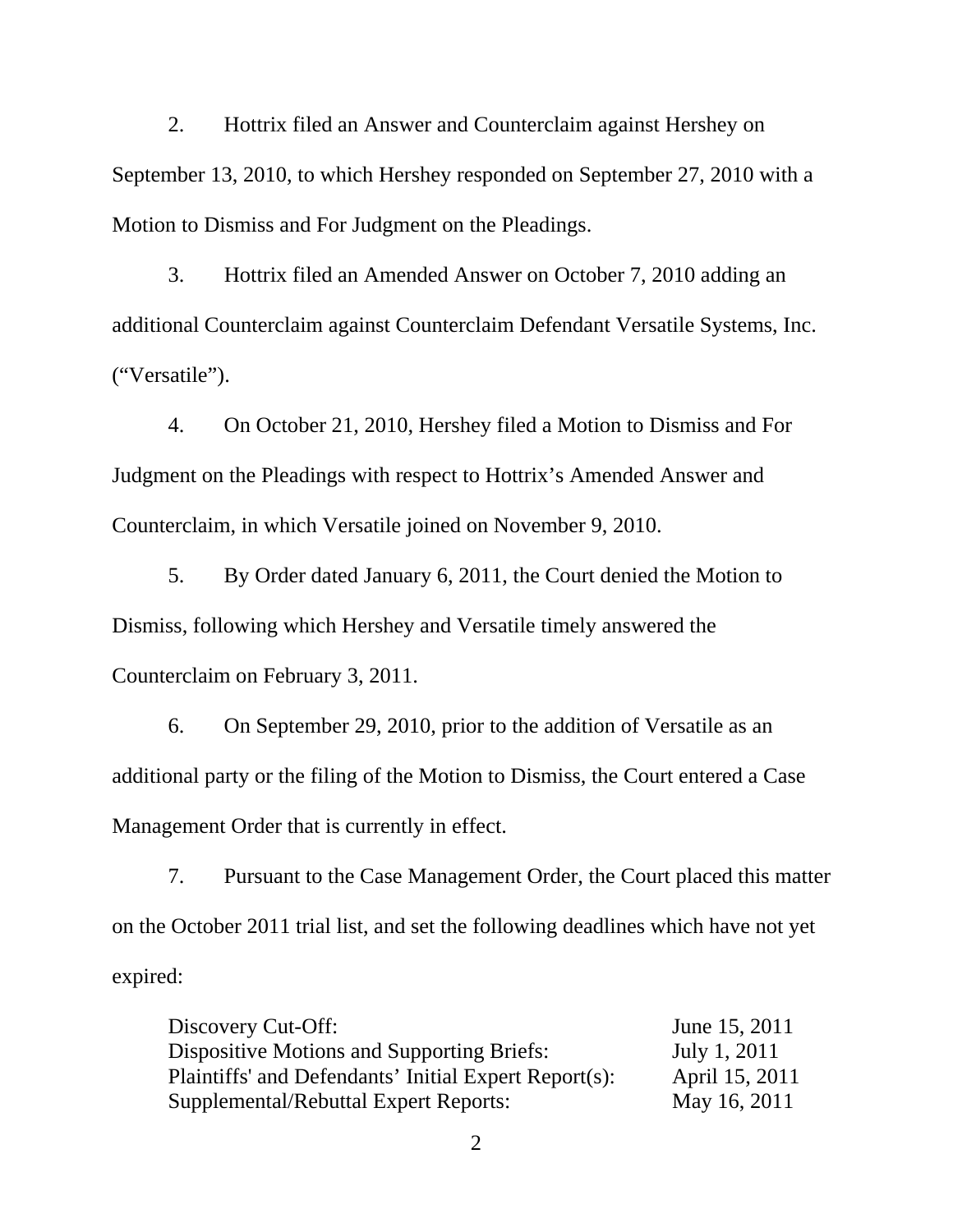Pretrial Conference: September 1, 2011 Jury Selection: October 4, 2011

 11. The parties have recently agreed to mediate this matter and the mediation will be held in Denver, Colorado.

 12. Given that the parties will soon be participating in mediation with a good-faith attempt to resolve this litigation, it would be inefficient and costly for the parties to incur significant additional expense that may be unnecessary pending the outcome of the mediation.

 13. Furthermore, because the mediation will be in Denver, the parties are likely to require additional time to coordinate and complete the mediation.

 14. As such, the parties jointly respectfully request the Court to extend all currently existing deadlines in the case, including those established by the Case Management Order, by ninety (90) days to allow the parties to plan and complete their mediation in Denver, Colorado without incurring other potentially unnecessary costs.

 15. With respect to those deadlines established by the Case Management Order which are predetermined by the Court with respect to the trial list on which the action is placed (i.e., Discovery Cut-Off, Dispositive Motions, Final Pre-Trial Conference and Jury Selection), the parties' request for a ninety (90) day extension is intended to correspond to those dates already established by the Court, even if such dates are not exactly 90 days.

3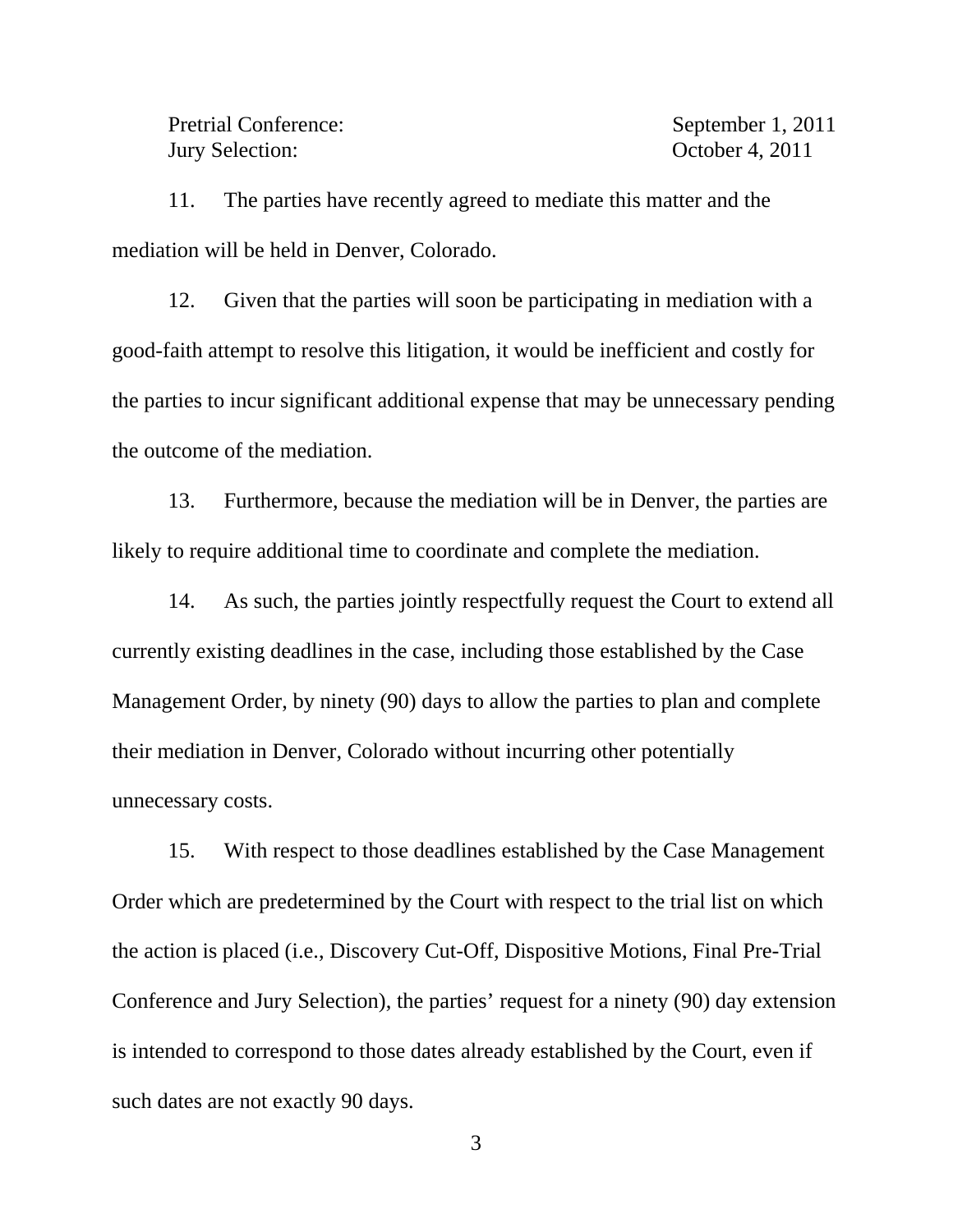WHEREFORE, The Hershey Company, Hottrix LLC and Versatile Systems,

Inc. jointly respectfully request that the Court grant this Motion, and extend all

remaining deadlines, including those established in the Case Management Order,

by ninety (90) days pending mediation of the above-referenced matter.

February 28, 2011

### McNEES WALLACE & NURICK LLC RHOADS & SINON LLP

*/s/Shawn K. Leppo /s/Robert J. Tribeck*  Harvey Freedenberg (PA 23152) Robert J. Tribeck (PA 74486) hfreeden@mwn.com rtribeck@rhoads-sinon.com Alan R. Boynton, Jr. (PA 39850) Todd Shill (PA 69225) aboynton@mwn.com tshill@rhoads-sinon.com Shawn K. Leppo (PA 94569) One South Market Square sleppo@mwn.com Harrisburg, PA 17108 100 Pine Street Telephone: (717) 233-5731 P.O. Box 1166 Harrisburg, PA 17108-1166 Jason H. Fisher Telephone: (717) 237-5267 (admitted *pro hac vice*) Facsimile: (717) 237-5300 FISHER LAW GROUP

*Attorneys for Plaintiff/Counterclaim* Los Angeles, CA 90024 *Defendant, The Hershey Company and* Telephone: (310) 746-3053 *Counterclaim Defendant,* jfisher@fisherlg.com *Versatile Systems, Inc.* 

Thomas A. Smart Paul C. Llewellyn KAYE SCHOLER LLP 425 Park Avenue New York, New York 10022 Telephone: (212) 836-8000 Facsimile: (212) 836-6463

1015 Gayley Ave., #1100

 *Attorneys for Defendant/ Of Counsel: Counterclaim Plaintiff Hottrix LLC*